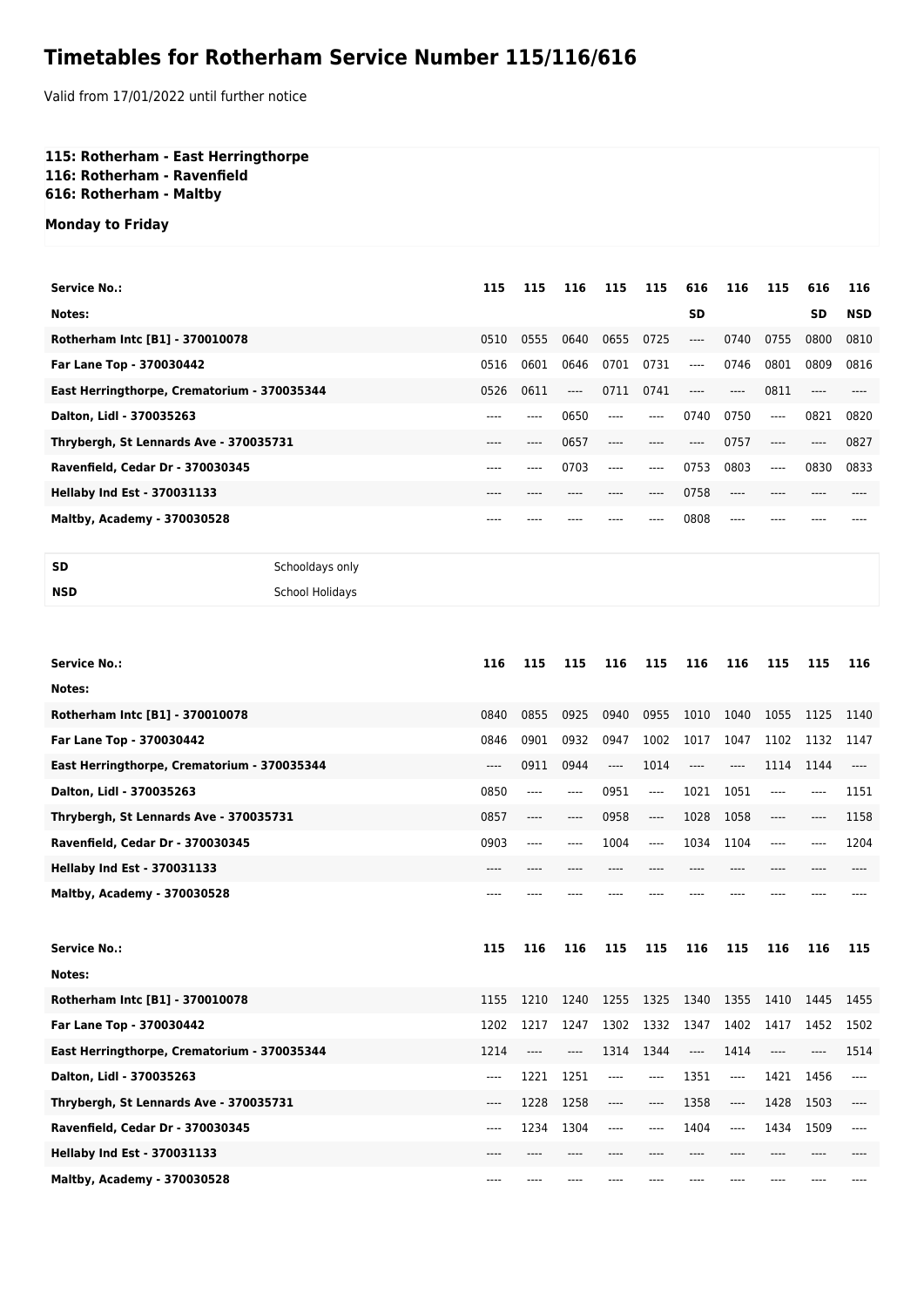| <b>Service No.:</b>                         | 116   | 115      | 116      | 116  | 115     | 116                           | 115   | 116     | 116  | 115  |
|---------------------------------------------|-------|----------|----------|------|---------|-------------------------------|-------|---------|------|------|
| Notes:                                      |       |          |          |      |         |                               |       |         |      |      |
| Rotherham Intc [B1] - 370010078             | 1515  | 1525     | 1545     | 1615 | 1625    | 1645                          | 1655  | 1715    | 1745 | 1755 |
| Far Lane Top - 370030442                    | 1522  | 1532     | 1552     | 1622 | 1632    | 1652                          | 1702  | 1722    | 1752 | 1801 |
| East Herringthorpe, Crematorium - 370035344 | ----  | 1544     | $---$    | ---- | 1644    | $\hspace{1.5cm} \textbf{---}$ | 1714  | $-----$ |      | 1811 |
| Dalton, Lidl - 370035263                    | 1526  | $---$    | 1556     | 1626 | $-----$ | 1656                          | ----  | 1726    | 1756 | ---- |
| Thrybergh, St Lennards Ave - 370035731      | 1533  | ----     | 1603     | 1633 | ----    | 1703                          | ----  | 1733    | 1803 | ---- |
| Ravenfield, Cedar Dr - 370030345            | 1539  | ----     | 1609     | 1639 | $---$   | 1709                          | $---$ | 1739    | 1809 | ---- |
| <b>Hellaby Ind Est - 370031133</b>          | $---$ |          |          |      |         | ----                          | ----  |         |      |      |
| Maltby, Academy - 370030528                 | ----  |          |          |      |         |                               |       |         |      |      |
|                                             |       |          |          |      |         |                               |       |         |      |      |
| <b>Service No.:</b>                         | 115   | 116      | 115      | 116  | 115     | 116                           | 115   | 116     | 115  | 116  |
| Notes:                                      |       |          |          |      |         |                               |       |         |      |      |
| Rotherham Intc [B1] - 370010078             | 1820  | 1835     | 1920     | 1935 | 2020    | 2035                          | 2120  | 2135    | 2220 | 2235 |
| Far Lane Top - 370030442                    | 1826  | 1841     | 1926     | 1941 | 2026    | 2041                          | 2126  | 2141    | 2226 | 2241 |
| East Herringthorpe, Crematorium - 370035344 | 1836  | $\cdots$ | 1936     | ---- | 2036    | $\hspace{1.5cm} \textbf{---}$ | 2136  | ----    | 2236 | ---- |
| Dalton, Lidl - 370035263                    | ----  | 1845     | ----     | 1945 | $-----$ | 2045                          | ----  | 2145    | ---- | 2245 |
| Thrybergh, St Lennards Ave - 370035731      | ----  | 1852     | $\cdots$ | 1952 | ----    | 2052                          | ----  | 2152    | ---- | 2252 |
| Ravenfield, Cedar Dr - 370030345            | ----  | 1858     | $---$    | 1958 | ----    | 2058                          | ----  | 2158    | ---- | 2258 |
| <b>Hellaby Ind Est - 370031133</b>          | ----  | ----     |          | ---- |         | $---$                         | ----  | ----    |      |      |

| <b>Service No.:</b>                         | 115  | 116   |
|---------------------------------------------|------|-------|
| Notes:                                      |      |       |
| Rotherham Intc [B1] - 370010078             | 2320 | 2335  |
| Far Lane Top - 370030442                    | 2326 | 2341  |
| East Herringthorpe, Crematorium - 370035344 | 2336 | $---$ |
| Dalton, Lidl - 370035263                    | ---- | 2345  |
| Thrybergh, St Lennards Ave - 370035731      | ---- | 2352  |
| Ravenfield, Cedar Dr - 370030345            | ---- | 2358  |
| <b>Hellaby Ind Est - 370031133</b>          | ---- | $---$ |
| Maltby, Academy - 370030528                 | ---- | $---$ |

## **115: East Herringthorpe - Rotherham 116: Ravenfield - Rotherham 616: Maltby - Rotherham**

## **Monday to Friday**

| <b>Service No.:</b>                         | 116       | 115       | 115       | 116       | 116      | 115       | 116       | 115       | 116       | 115       |
|---------------------------------------------|-----------|-----------|-----------|-----------|----------|-----------|-----------|-----------|-----------|-----------|
| Notes:                                      |           |           |           |           |          |           |           |           |           |           |
| Maltby, Academy - 370030522                 | $- - - -$ | $---$     | $\cdots$  | $- - - -$ | $\cdots$ | $- - - -$ | $---$     | $\cdots$  | $- - - -$ | $\cdots$  |
| Thrybergh, St Lennards Ave - 370035731      | $---$     | $\cdots$  | $- - - -$ | $- - - -$ | 1.111    | $\cdots$  | $\cdots$  | $- - - -$ | $- - - -$ | $\cdots$  |
| <b>Hellaby Ind Est - 370031133</b>          | $- - - -$ | $---$     | $---$     | $- - - -$ | $\cdots$ | $- - - -$ | $---$     | $\cdots$  | $- - - -$ | $\cdots$  |
| Ravenfield, Cedar Dr - 370035177            | 0505      | $\cdots$  | $- - - -$ | 0615      | 0645     | $---$     | 0715      | $- - - -$ | 0745      | $\cdots$  |
| Thrybergh, St Lennards Ave - 370035731      | 0512      | $\cdots$  | $\cdots$  | 0622      | 0652     | $---$     | 0722      | $- - - -$ | 0752      | $---$     |
| Park Road - 370030601                       | $- - - -$ | $- - - -$ | $- - - -$ | $- - - -$ | $\cdots$ | $- - - -$ | $- - - -$ | $- - - -$ | $- - - -$ | $- - - -$ |
| Saville Street - 370035034                  | 0519      | $---$     | $\cdots$  | 0629      | 0659     | $---$     | 0729      | $---$     | 0759      | $\cdots$  |
| East Herringthorpe, Crematorium - 370035344 | $---$     | 0526      | 0611      | 1.111     | $\cdots$ | 0711      | ----      | 0741      | $\cdots$  | 0811      |
| Far Lane Top - 370030833                    | 0523      | 0533      | 0618      | 0633      | 0703     | 0718      | 0733      | 0748      | 0803      | 0818      |
| Rotherham Intc - 370010164                  | 0530      | 0540      | 0625      | 0640      | 0710     | 0725      | 0740      | 0755      | 0810      | 0825      |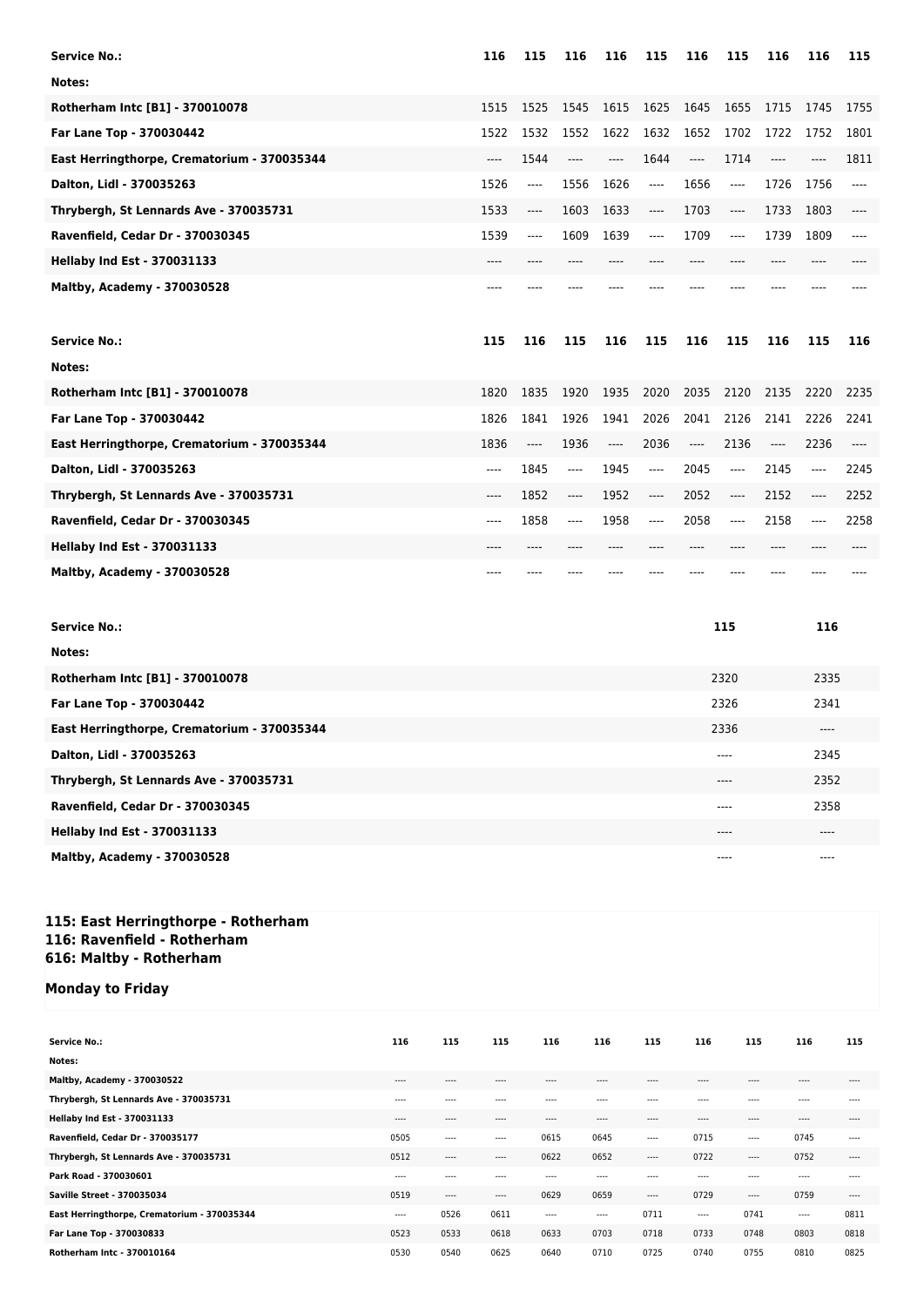| <b>Service No.:</b>                         |                 | 116   | 116  | 115      | 116      | 115   | 115                           | 116   | 116  | 115   | 116  |
|---------------------------------------------|-----------------|-------|------|----------|----------|-------|-------------------------------|-------|------|-------|------|
| Notes:                                      |                 |       |      |          |          |       |                               |       |      |       |      |
| <b>Maltby, Academy - 370030522</b>          |                 | $---$ | ---- | $---$    | ----     | ----  | $---$                         | ----  | ---- | ----  |      |
| Thrybergh, St Lennards Ave - 370035731      |                 | $---$ | ---- |          |          |       | ----                          | ----  | ---- | ----  |      |
| <b>Hellaby Ind Est - 370031133</b>          |                 | ----  | ---- |          | ----     | ----  | $---$                         | ----  | ---- | ----  |      |
| Ravenfield, Cedar Dr - 370035177            |                 | 0815  | 0847 | $\cdots$ | 0917     | ----  | $---$                         | 1017  | 1047 | ----  | 1117 |
| Thrybergh, St Lennards Ave - 370035731      |                 | 0822  | 0854 | $---$    | 0924     | ----  | $-----$                       | 1024  | 1054 | ----  | 1124 |
| Park Road - 370030601                       |                 | ----  | ---- | $---$    | $---$    | $---$ | $---$                         | ----  | ---- | ----  | ---- |
| <b>Saville Street - 370035034</b>           |                 | 0829  | 0902 | $---$    | 0932     | ----  | $---$                         | 1032  | 1102 | $---$ | 1132 |
| East Herringthorpe, Crematorium - 370035344 |                 | $---$ | ---- | 0914     | $\cdots$ | 0944  | 1014                          | $---$ | ---- | 1114  | ---- |
| Far Lane Top - 370030833                    |                 | 0833  | 0906 | 0921     | 0936     | 0951  | 1021                          | 1036  | 1106 | 1121  | 1136 |
| <b>Rotherham Intc - 370010164</b>           |                 | 0840  | 0915 | 0930     | 0945     | 1000  | 1030                          | 1045  | 1115 | 1130  | 1145 |
| <b>Service No.:</b>                         |                 | 115   | 115  | 116      | 116      | 115   | 116                           | 115   | 115  | 116   | 116  |
| Notes:                                      |                 |       |      |          |          |       |                               |       |      |       |      |
| Maltby, Academy - 370030522                 |                 | ----  |      |          | ----     |       | ----                          | ----  | ---- | ----  |      |
| Thrybergh, St Lennards Ave - 370035731      |                 | ----  |      |          |          |       |                               |       |      |       |      |
| <b>Hellaby Ind Est - 370031133</b>          |                 |       |      |          |          |       |                               |       |      |       |      |
| Ravenfield, Cedar Dr - 370035177            |                 | ----  | ---- | 1217     | 1247     | ----  | 1317                          | ----  | ---- | 1412  | 1442 |
| Thrybergh, St Lennards Ave - 370035731      |                 |       | ---- | 1224     | 1254     | ----  | 1324                          | ----  | ---- | 1419  | 1449 |
| Park Road - 370030601                       |                 | ----  |      |          | ----     | ----  | ----                          | ----  | ---- | ----  |      |
| <b>Saville Street - 370035034</b>           |                 |       | ---- | 1232     | 1302     | ----  | 1332                          | ----  | ---- | 1427  | 1457 |
| East Herringthorpe, Crematorium - 370035344 |                 | 1144  | 1214 | ----     | ----     | 1314  | $\hspace{1.5cm} \textbf{---}$ | 1344  | 1414 | ----  |      |
| Far Lane Top - 370030833                    |                 | 1151  | 1221 | 1236     | 1306     | 1321  | 1336                          | 1351  | 1421 | 1431  | 1501 |
| <b>Rotherham Intc - 370010164</b>           |                 | 1200  | 1230 | 1245     | 1315     | 1330  | 1345                          | 1400  | 1430 | 1440  | 1510 |
| <b>Service No.:</b>                         |                 | 616   | 115  | 116      | 115      | 116   | 116                           | 115   | 116  | 115   | 116  |
| Notes:                                      |                 | SD    |      |          |          |       |                               |       |      |       |      |
| Maltby, Academy - 370030522                 |                 | 1441  | ---- |          |          |       |                               |       |      |       |      |
| Thrybergh, St Lennards Ave - 370035731      |                 | ----  | ---- |          |          |       |                               |       | ---- |       |      |
| <b>Hellaby Ind Est - 370031133</b>          |                 | 1449  | ---- |          |          |       |                               | ----  | ---- |       |      |
| Ravenfield, Cedar Dr - 370035177            |                 | 1455  | ---- | 1512     | ----     | 1542  | 1612                          | ----  | 1642 | ----  | 1712 |
| Thrybergh, St Lennards Ave - 370035731      |                 | ----  | ---- | 1519     | ----     | 1549  | 1619                          | ----  | 1649 | ----  | 1719 |
| Park Road - 370030601                       |                 | 1509  | ---- | ----     |          |       | ----                          | ----  | ---- | ----  | ---- |
| <b>Saville Street - 370035034</b>           |                 | 1512  | ---- | 1527     | ----     | 1557  | 1627                          | ----  | 1657 | ----  | 1727 |
| East Herringthorpe, Crematorium - 370035344 |                 | ----  | 1514 | ----     | 1544     | ----  | ----                          | 1644  | ---- | 1714  | ---- |
| Far Lane Top - 370030833                    |                 | 1517  | 1521 | 1531     | 1551     | 1601  | 1631                          | 1651  | 1701 | 1721  | 1731 |
| Rotherham Intc - 370010164                  |                 | 1527  | 1530 | 1540     | 1600     | 1610  | 1640                          | 1700  | 1710 | 1730  | 1740 |
| SD                                          | Schooldays only |       |      |          |          |       |                               |       |      |       |      |